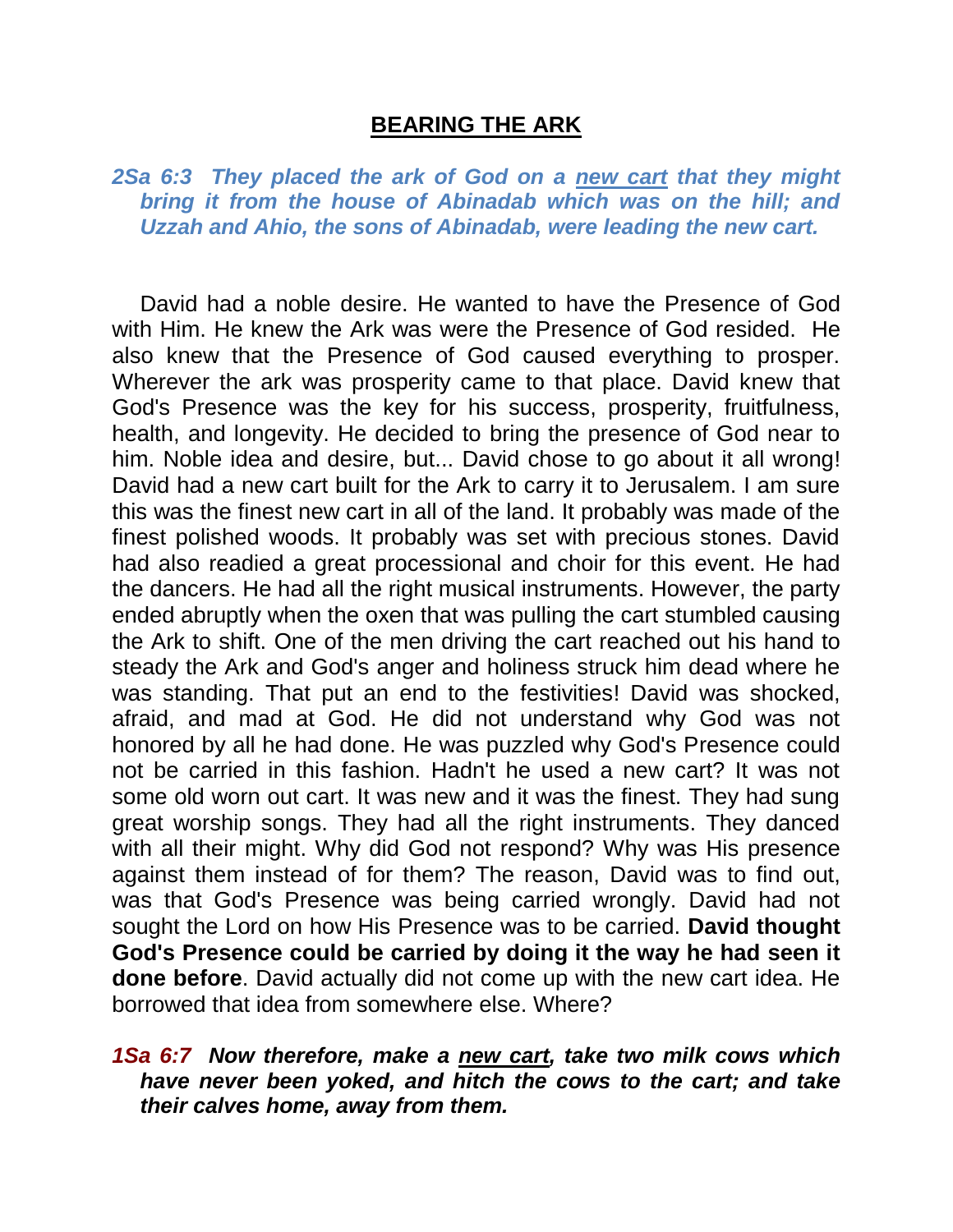## *1Sa 6:8 Then take the ark of the Lord and set it on the cart; and put the articles of gold which you are returning to Him as a trespass offering in a chest by its side. Then send it away, and let it go.*

It was a well known story. The ark of God was taken in battle under the reign of the Judge Eli. God allowed His Ark and Presence to be taken by the Philistines because His people had forsaken Him. They thought they could live in sin and still enjoy God's Presence and victory. When the Philistines captured the Ark, they put it in the house of their god Dagon. The Presence of God caused their idol to fall and to break into pieces. The Philistines tried to send the ark around to the different cities of Philistia, but everywhere it went, it caused the people to have hemorrhoids and tumors! The Philistines then decided they would send the Ark back to Israel! They made a new cart for it and placed the Ark on it along with golden images of their tumors and golden rats. Who knows why! The Ark safely returned to Israel on a new cart. David knew this story well. Where did David learn about carrying the Ark on a new cart? **IT WAS FROM THE WORLD!!** David tried to do what the world did and it did not work! Believers were to carry the Ark of His Presence in a different fashion. After God struck down Uzzah for touching the ark, they moved the Ark to a man's house named Obed-Edom.

- *2Sa 6:11 The ark of the Lord remained in the house of Obed-Edom the Gittite three months. And the Lord blessed Obed-Edom and all his household.*
- *2Sa 6:12 Now it was told King David, saying, "The Lord has blessed the house of Obed-Edom and all that belongs to him, because of the ark of God." So David went and brought up the ark of God from the house of Obed-Edom to the City of David with gladness.*

While the Ark of God's Presence was in the house of Obed-Edom God blessed everything he had, so much so, that David heard about it and he knew he must have God's Presence with Him. David finally wised up and sought God on how to carry His Presence and how to experience the Presence of God.

## *1Ch 15:2 Then David said, "No one is to carry the ark of God but the Levites; for the LORD chose them to carry the ark of God and to minister to Him forever."*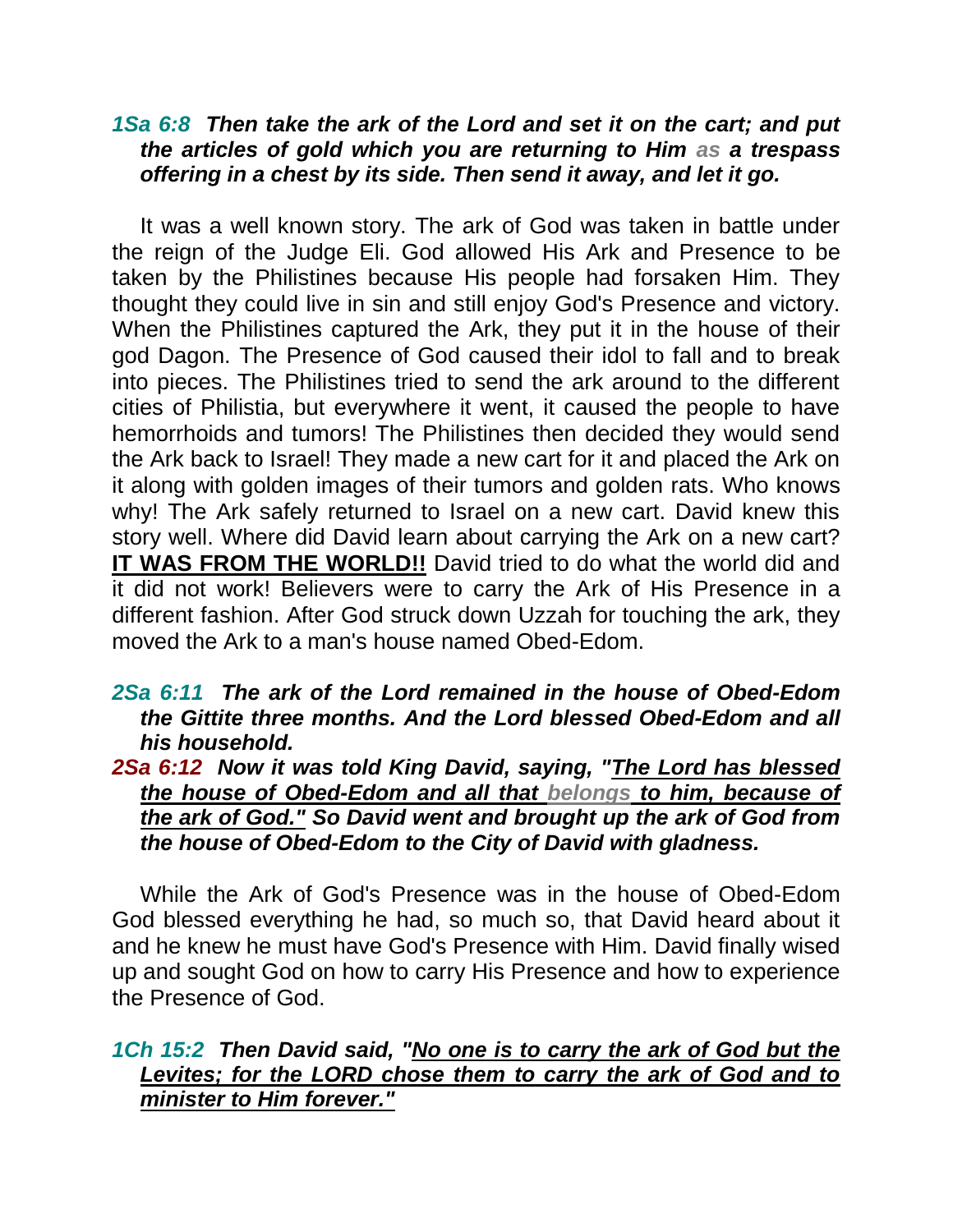- *1Ch 15:11 Then David called for Zadok and Abiathar the priests, and for the Levites, for Uriel, Asaiah, Joel, Shemaiah, Eliel and Amminadab,*
- *1Ch 15:12 and said to them, "You are the heads of the fathers' households of the Levites; consecrate yourselves both you and your relatives, that you may bring up the ark of the LORD God of Israel to the place that I have prepared for it.*
- *1Ch 15:13 "Because you did not carry it at the first, the LORD our God made an outburst on us, for we did not seek Him according to the ordinance."*

David sought the Lord on why he failed to bring up the Ark of the Covenant to himself and to Jerusalem. God showed it that the Ark of His Presence but be carried by the priests. The priests had to carry His presence and not any other way. The way to carry the Presence of God has never changed. Only the priests of God can carry the Presence of God. Unfortunately, many in our modern church have not seen this or learned this. They are trying to bear the Presence of God with their new carts. Where do they get their new carts? **FROM THE WORLD!** Many churches are trying to get God to bless their churches by using new programs, new success principles, new technology, and new growth plans. Most of this comes straight from the world. These work in the world, but most do not see that they will not work in the church. These cannot carry the Presence of God. God will not allow them to carry His Presence. If our trust is in what the world finds successful and what they find helpful, then God will not allow it to be successful in the church. Many are seeing the need for God's Presence today. Many are seeking for a revival. However, it will not come in by new programs, new music, new ideas, new technology, or new success principles. There is only one way God's Presence and revival will be experienced. It will only come by the way it always has come. It will only come by being carried by the priests. When individual believers repent and start seeking the face of God for themselves, it is only then that they can carry His Presence. As each believer returns to His Word for themselves and seeks His face in earnest for themselves will the Presence of God be manifested. This